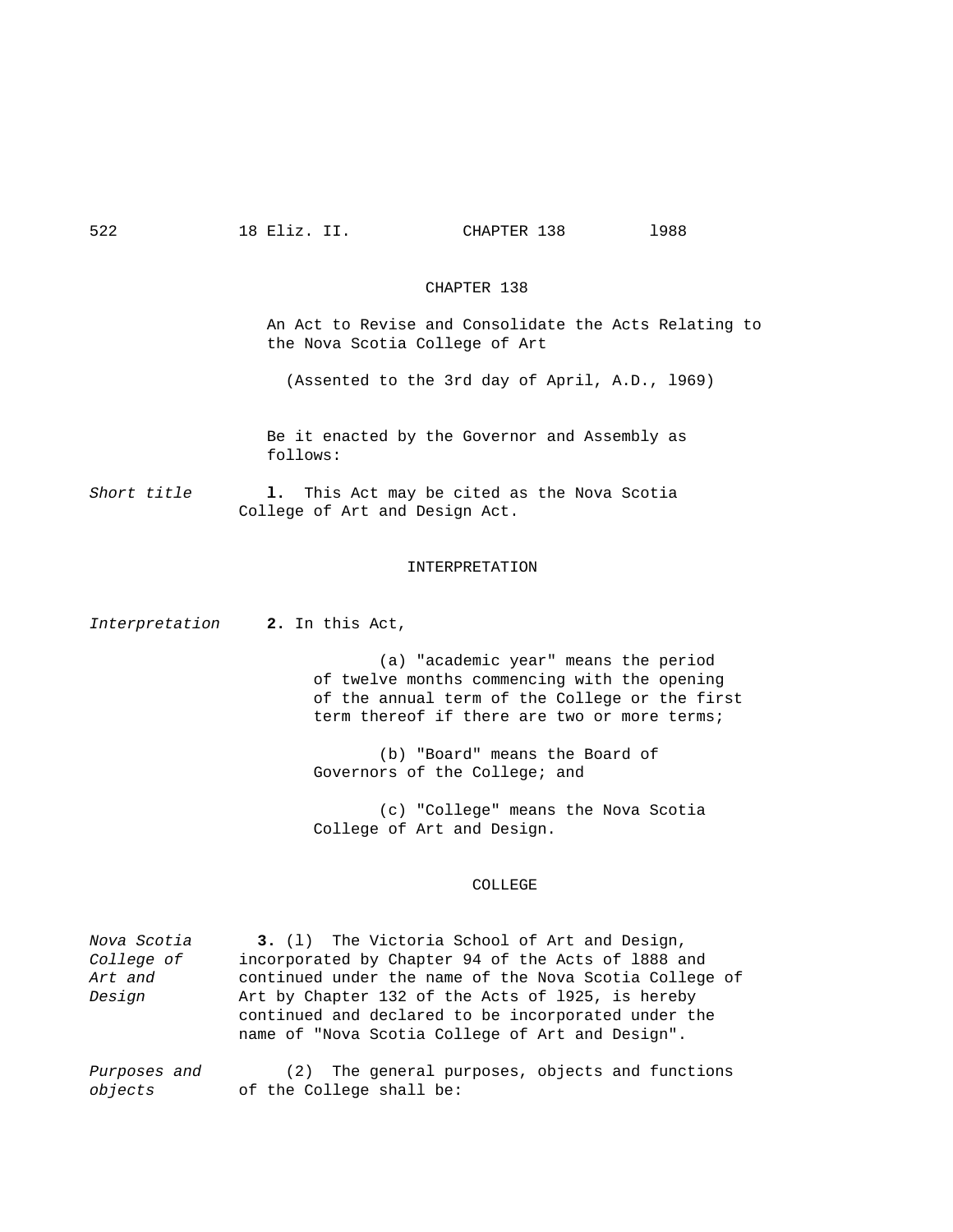(a) the education of students in fine arts and design and related areas of visual communication;

 (b) the education of students as teachers in fine arts and design and related areas of visual communication;

 (c) the promotion and advancement among the public of a love for the aesthetic appreciation of fine art and design; and

 (d) the promotion and advancement among the public of fine art education by the collection and exhibition of works of fine art and by lectures and other means of instruction in the fine arts and design.

 (3) All property of every nature and kind *Vesting of* whatsoever owed by, belonging to or held in trust for *property* or on behalf of the Victoria School of Art and Design or the Nova Scotia College of Art is vested in the College, subject to any existing encumbrances.

 (4) Any reference in any enactment or in *Statutory* any deed, lease, will, trust indenture or other docu- *and document* ment to the Victoria School of Art and Design or to *references* the Nova Scotia College of Art shall be and shall be construed to be a reference to the College.

 (5) No grant, gift, deed or devise to the *Gifts* College, the Victoria School of Art and Design or the *preserved* Nova Scotia College of Art shall lapse or fail by reason of any defect in the designation of the College or in the instrument containing the same providing that the intention of the maker of the instrument is not subject to reasonable doubt.

 (6) All property of the College used for *Exemption* the purposes of the College shall be exempt from *from taxation* taxation.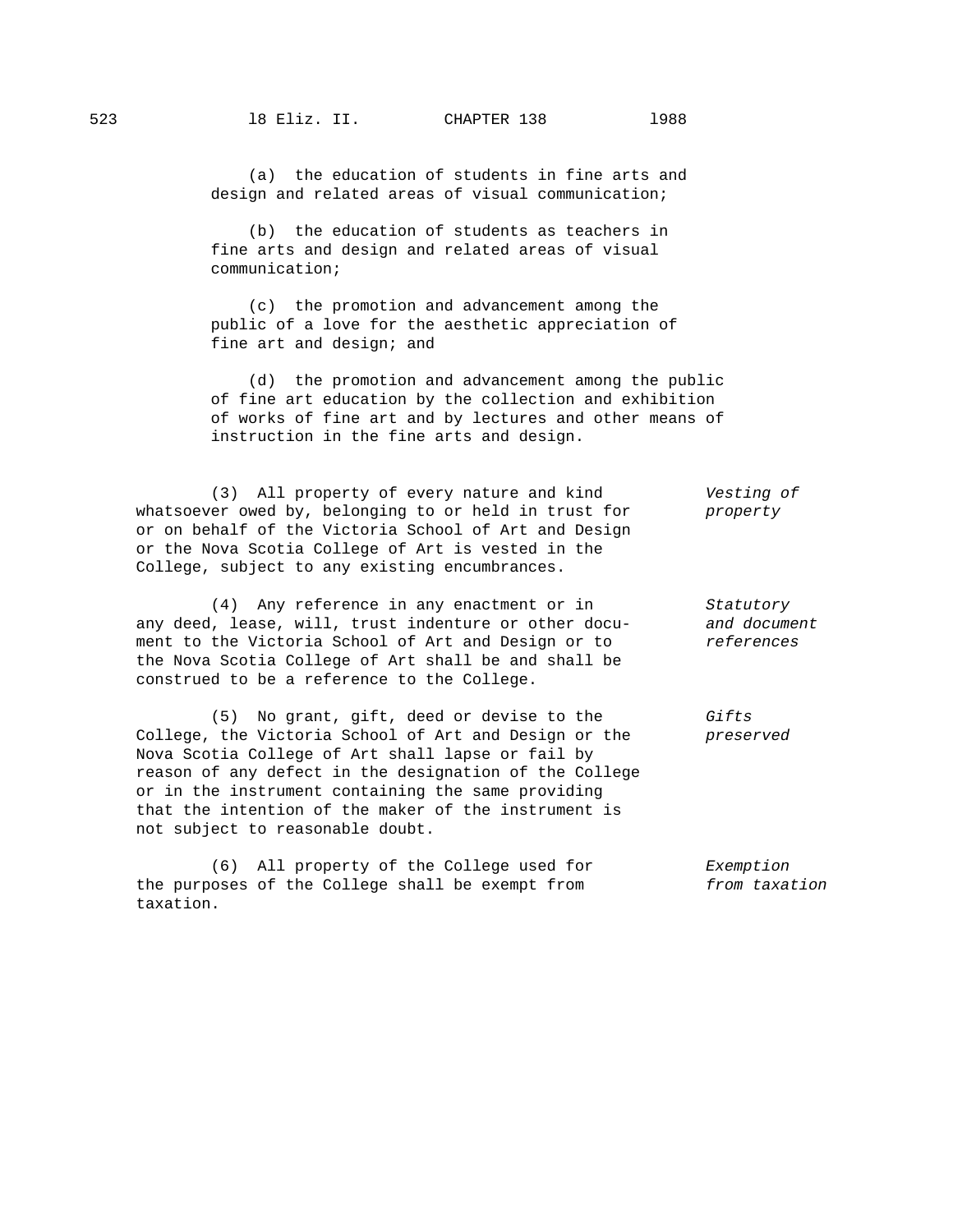#### POWERS OF THE COLLEGE

*Powers* **4.** The College shall have such powers as are necessary to fulfill the purposes, pursue the objects and perform the function of the College and in par ticular the College shall have power: (a) to acquire, purchase, lease, hold and enjoy real and personal property and may sell, lease, convey or otherwise dispose of, or mortgage or otherwise charge, all or any of such property for the benefit of the College and the further ance of its purposes, objects or functions; (b) to borrow money for the purposes,

 objects or functions of the College generally or for any specific matter includ ed within the purposes, objects or functions of the College;

 (c) to accept, take and enjoy gifts, grants or subsidies of money, or real or personal property from any person, body, corporation, municipality, government or any agent of any person, body, corporation, municipality or government with or without condition attaching to such gifts, grants or subsidies;

 (d) to establish branches, schools or parts of the College and employ lecturers and otherwise extend as widely as practic able the benefits of the College;

 (e) to affiliate or co-operate with any university, college, school in Canada or elsewhere or with any educational authority of any municipality or government; and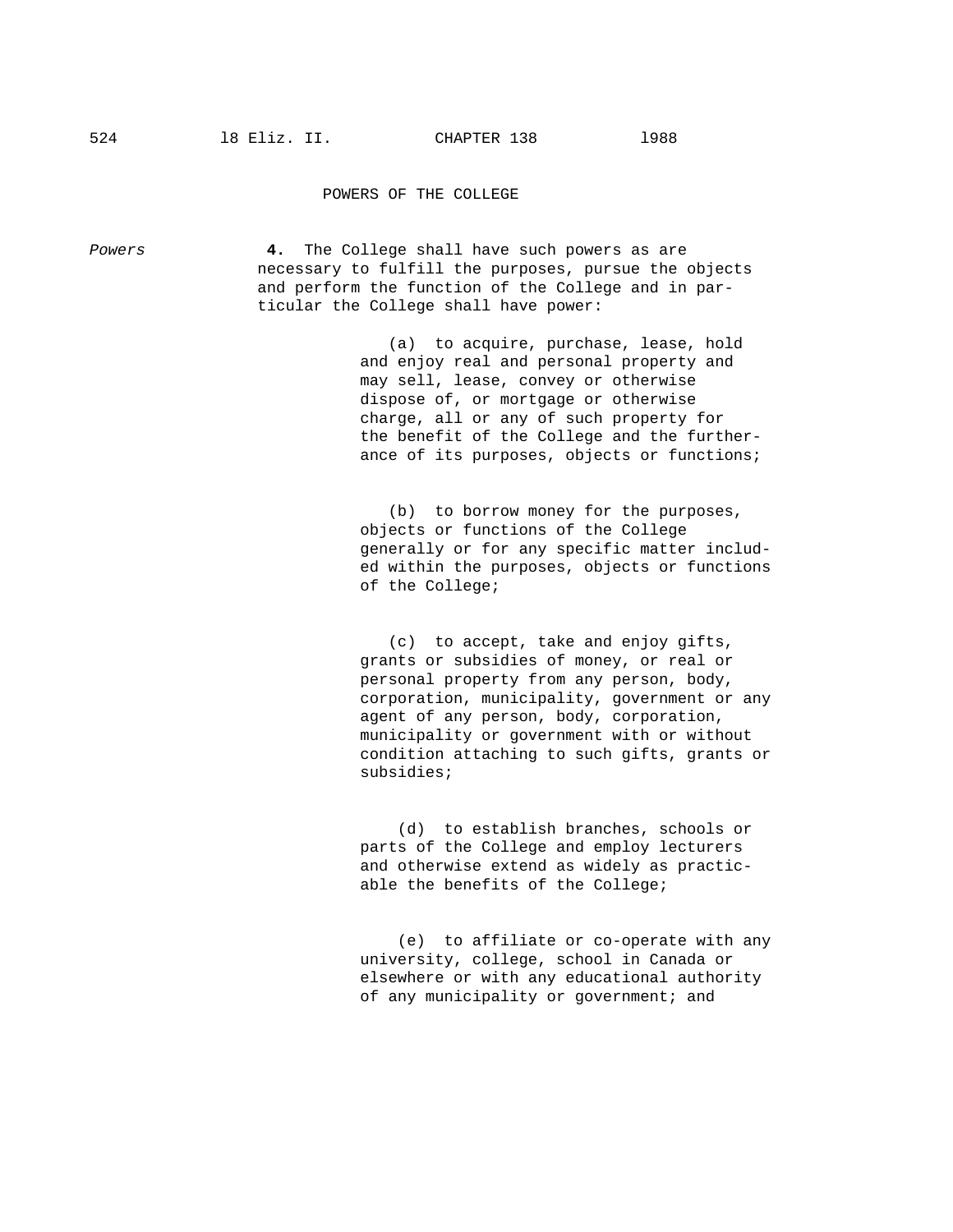(f) to grant or confer all such degrees, and all such licenses or certificates in the various branches of the arts and design as are usually conferred by colleges of art or design.

### BOARDS OF GOVERNORS

 **5.** (1) The government, control, management and *Board of* powers of the College shall be vested in a board to be *Governors* known as the Board of Governors.

 (2) The Board shall be composed of the *Composition* following members:

> (a) the person who holds the office of President of the College;

 (b) two persons elected by the Faculty of the College who are members of the Faculty;

 (c) two persons elected by the Alumni Association of the College;

 (d) two persons appointed by the council or governing body of the students of the College;

 (e) six persons appointed by the Governor in Council; and

 (f) at least six and not more than ten persons appointed by the Board of Governors.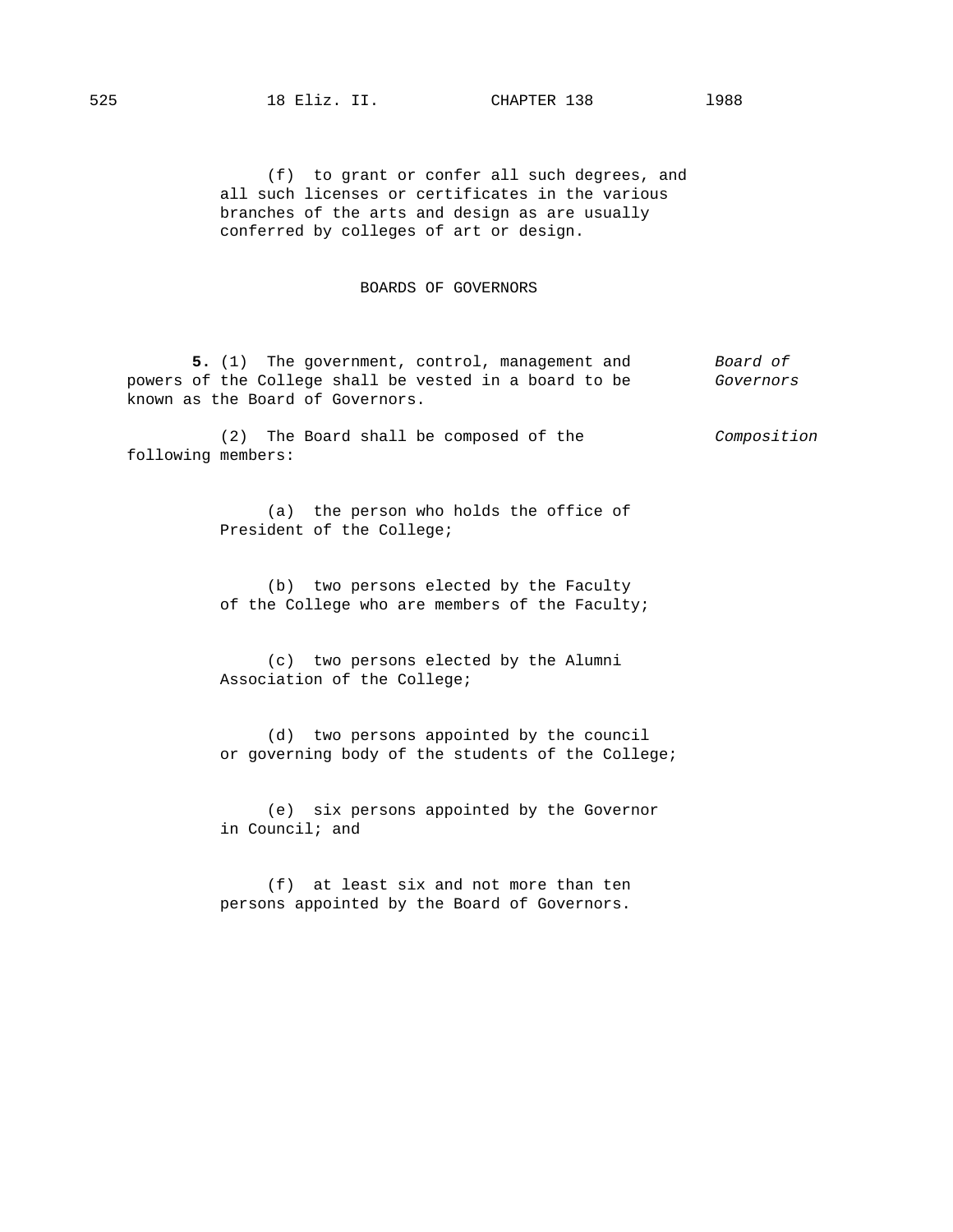*Term of* (3) Subject to subsection (4), each person who *office,* is appointed or elected to the Board shall hold office *general* for a period of three years commencing with the begin ning of the academic year, but shall be eligible to be reappointed or re-elected.

*Term for* (4) The members of the Board elected by the *represen-* Faculty and by the Alumni Association and appointed by *tatives* the students council or governing body shall hold office for a period of one academic year or until successors are elected or appointed.

*Vacancies* (5) If a vacancy occurs in the membership of the Board, the authority electing or appointing the member shall elect or appoint a person to replace the member within three months of the vacancy.

*Alumni* (6) Clause (d) of subsection (2) shall apply *Represen-* only if an Alumni Association is formed, constituted *tative* and approved by the Board.

*Transitional* (7) Notwithstanding subsection (2), the Board *Board* of Directors of the Nova Scotia College of Art shall be the first Board under this Act and shall

> (a) exercise the powers of the Board until a Board is formed under this Act; and

 (b) appoint at least six and not more than eight members of the Board of Directors to the Board in lieu of appointments under clause (g) of subsection (2).

#### OFFICERS

*Chairman,* **6** (1) The Board shall elect for each academic year *officers* from among its members a Chairman, Vice-Chairman, Secretary and Treasurer.

*President* (2) The Board shall appoint the President of the *of College* College and shall fix the President's remuneration.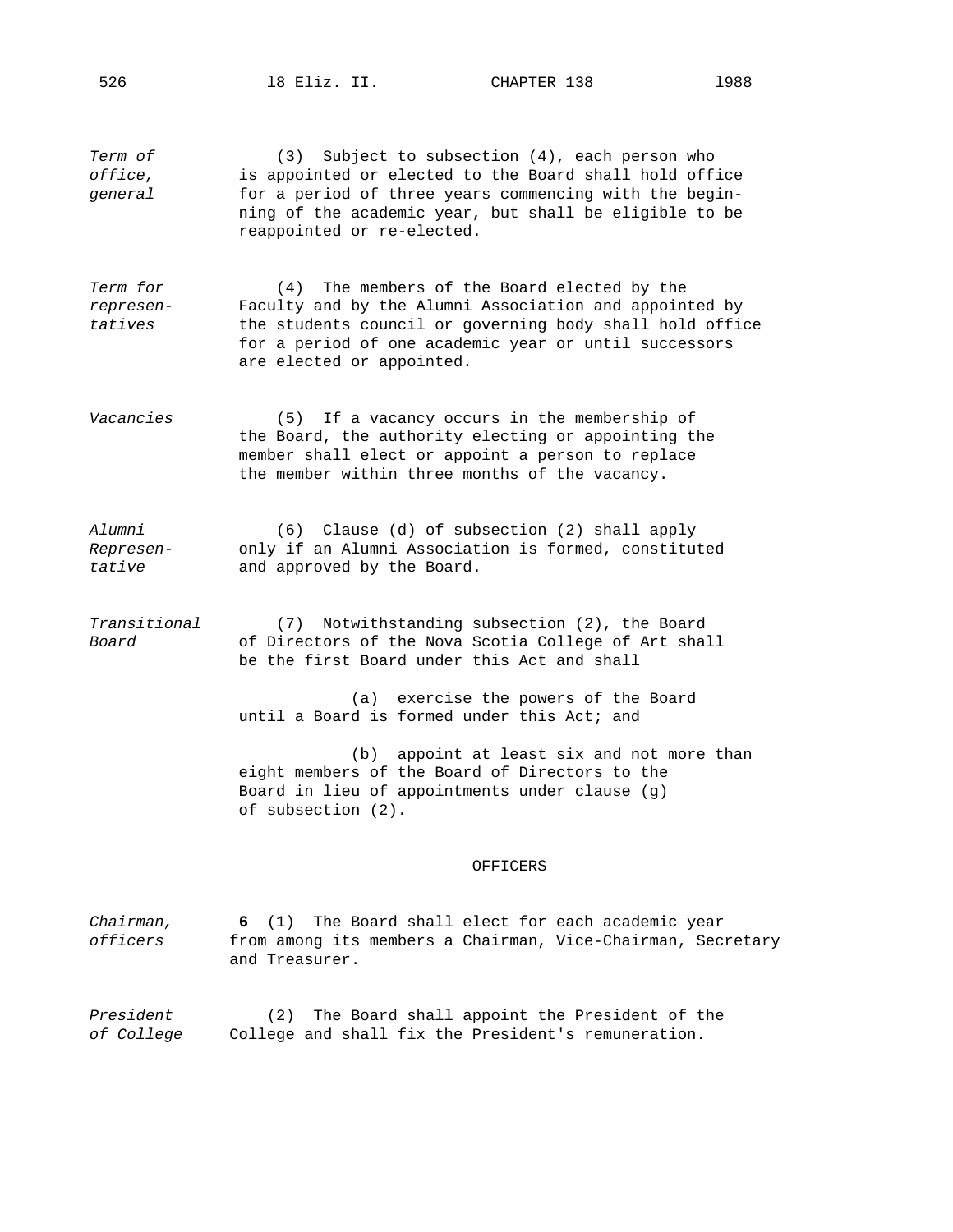(3) The Board shall appoint such admin- *Staff* istrative staff as is required for the College and the Board, and shall determine their duties and fix their remuneration.

## FACULTY

 **7** (l) The Faculty of the College shall consist *Appoint* of such persons as are appointed by the Board to be *ment of* members of the Faculty of the College. *faculty*

 (2) The Board may determine the title, *members* duties and remuneration of each member of the Faculty.

# MUNICIPAL ASSISTANCE

 **8** Any city, town or municipality, may make *Municipal* grants in aid of the College and may make pro vision for and by way of scholarships or other *ships* use of the College to students who reside in or are the children of residents of the city, town, municipality.

# BY-LAWS

 **9** The board may make, amend and repeal by- *By-laws* laws for the government, control and management of the College or for carrying out the purposes and objects of the College, and in particular, without restricting the generality of the foregoing, for:

 (a) the times for holding the meetings of the Board and the conduct of such meetings, including a quorum for meetings;